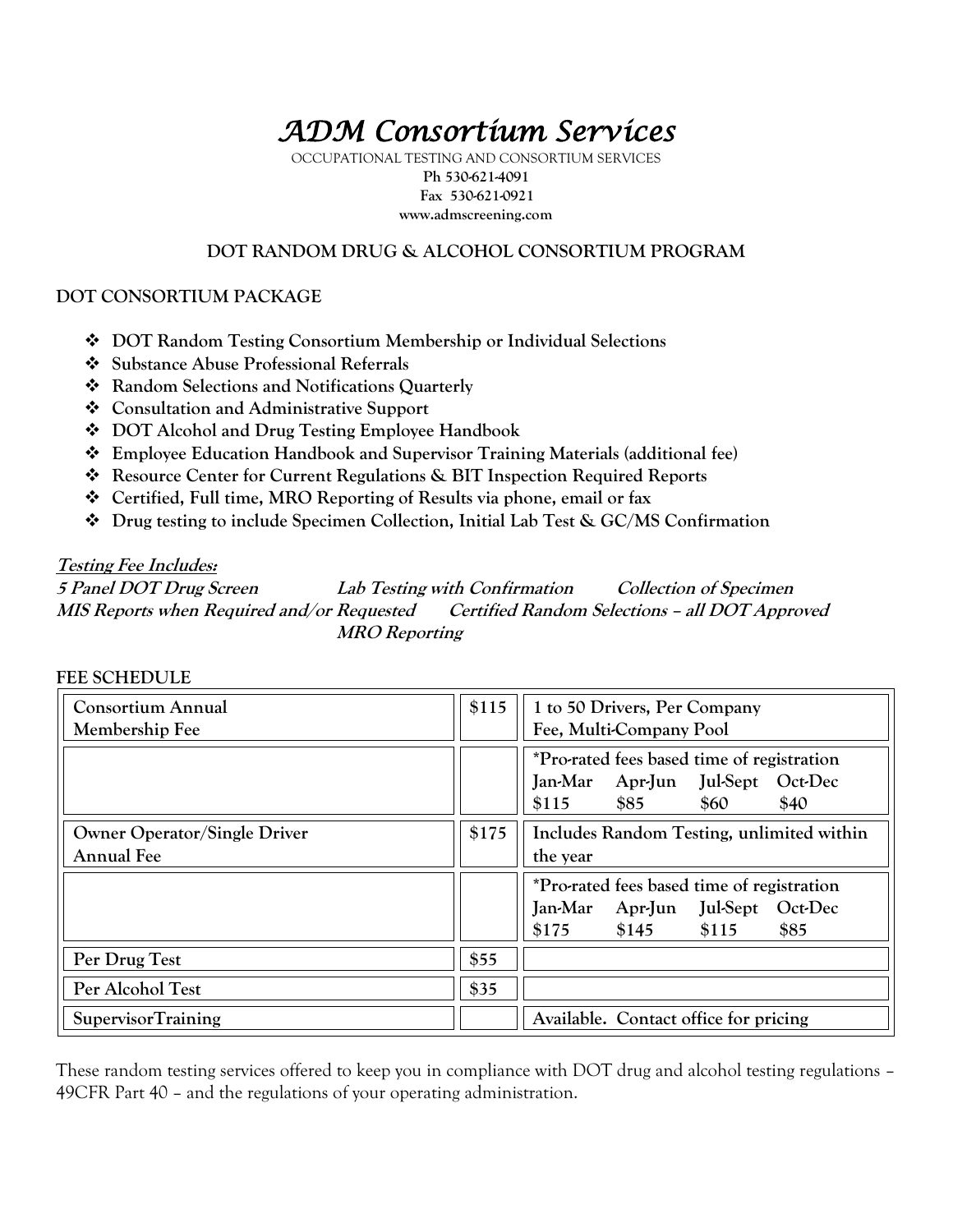### **ADM Screening Service Agreement**

ADM Screening abides by all current Department of Transportation (DOT) Regulations regarding 49 CFR Part 40 and 382. The goal of ADM Screening is to provide dependable administrative service. The employer, however, is ultimately responsible for staying in compliance with the Department of Transportation regulations.

Membership fees include all random testing and all administration fees. Separate fees are required for supervisor training, SAP programs, follow-up testing and its administration. ADM Screening will act as an intermediary in transmitting the information from other service agents to the DER of the Employer per Appendix F of the 49CFR Part 40 Procedures. We will retain all associated DOT required records during the service period and will provide these records upon request at no charge upon membership termination. Required records not received by this consortium will be the responsibility of the member (e.g. MRO records sent to the enrolled not forwarded to us). Members who cancel within 30 days of enrollment or renewal are entitled to a refund, less test fees and a \$25 processing fee.

**Services offered: DOT & Non-DOT Drug Testing Computer Generated Random Selections Certified MRO 48 hours result notification Contracted Collection Sites Supervisor Training & Education SAMSHA/NIDA Certified Lab Statistical Reporting Upon Request**

**DOT Breathalyzer Alcohol Testing Substance Abuse Professional Referral**

### **ADM Screening Policies:**

- A. Information provided must be complete and accurate on the application. No false data may be knowingly submitted to ADM Screening.
- B. DOT Regular Programs may only enroll drivers operating under the Federal Motor Carrier Safety Administration (FMCSA)
- C. The Employer understands that they are ultimately responsible for the validation, implementation and the consequences of their drug and alcohol testing program. The Employer further agrees that they understand the methods and policies used by ADM Screening.
- D. Non-DOT Employers may only enroll employees that they have determined to be legally eligible for such a program. Employers in the State of California have been given the disclosure regarding the Supreme Court Ruling.
- E. All random notifications must be responded to within the allotted time period. If we do not receive a response after a reasonable number of attempts have been made we will report the result as "Failure to Test" per DOT instructions.
- F. DOT drivers who show positive on any test authorized by ADM Screening will be removed from the DOT pool until evaluated by a Substance Abuse Professional as indicated in the DOT Regulations. If the driver requests that the split specimen be tested, the employer is responsible for payment as indicated in the DOT regulations. Any additional costs incurred for processing positive test results are also the responsibility of the employer.
- G. "Insufficient Funds" returned checks will be subject to a \$15 handling charge.
- H. Any company found to violate ADM Screening policies of Department of Transportation (DOT) Regulations 49 CFR Part 40 and 382 will be terminated without refund.

### **Please sign and date this agreement below. Return it and your application form to ADM Screening via mail or fax.**

Company Name:

| Company Representative's Signature: | ')ate: |
|-------------------------------------|--------|

*With my signature, I hereby agree to participate in the ADM Screening consortium and I understand and will abide by its policies and procedures.*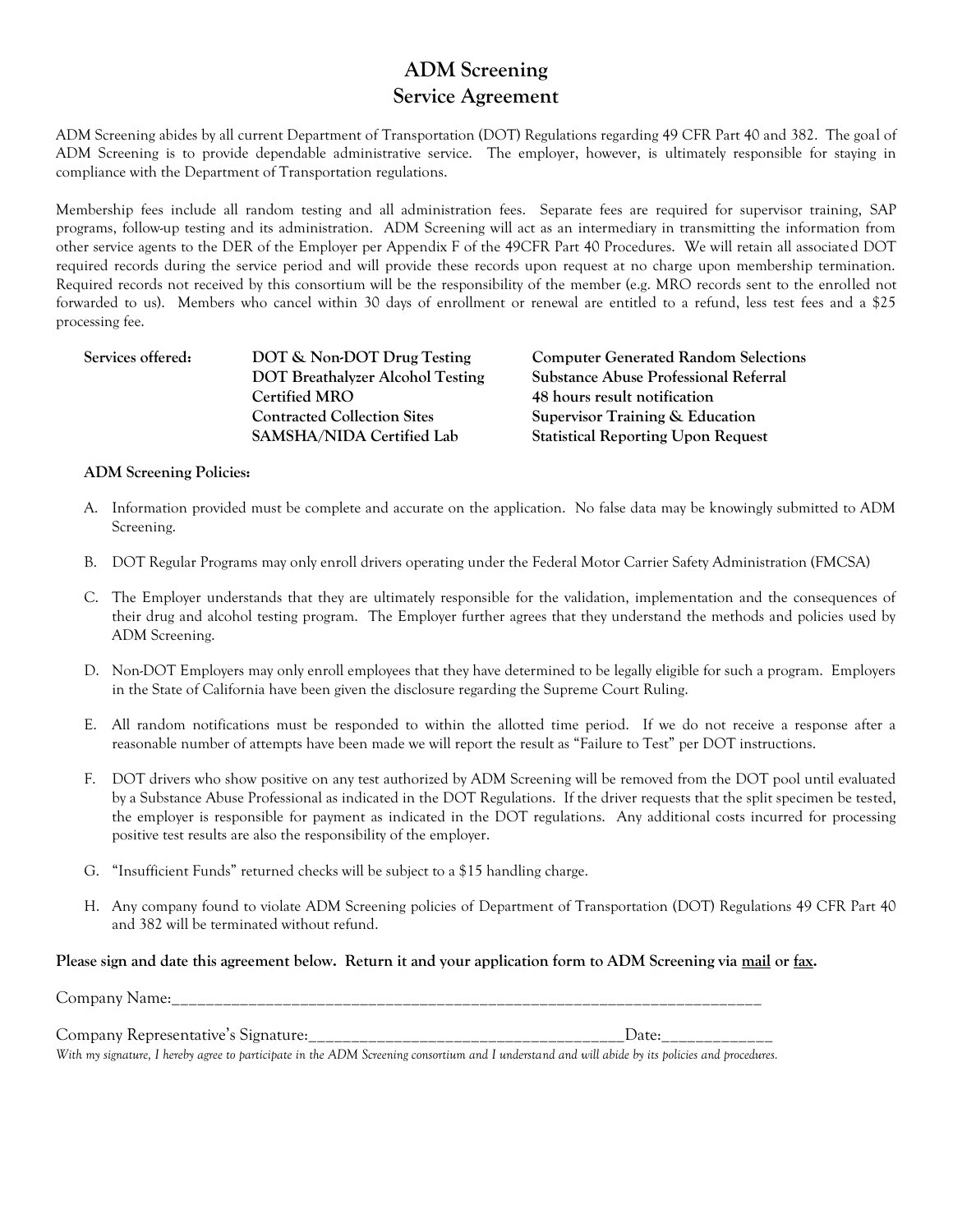### *ADM Consortium Services*

OCCUPATIONAL TESTING AND CONSORTIUM SERVICES, 279 PLACERVILLE DR. STE C, PLACERVILLE, CA, 95667 **Ph 530-621-4091 – Fax 530-621-0921 www.admscreening.com**

| Contact or Designated Employer<br>Representative:<br><b>Billing Contact:</b><br>Physical Address: □ Same<br><b>Mailing Address:</b><br>Billing Address: □ Same<br>City<br>State<br>Zip<br>City<br>Zip<br>City<br>State<br>State<br>Zip<br>Main Phone #: $( )$<br>Alt Phone #: ()<br>Fax #: $( )$<br>Secure Fax? $\Box$ Yes<br>$\Box$ No<br>Email:<br># of Employees:<br>ADM Screening will act as an intermediary in transmitting the information from other service agents to the DER of the<br>Employer per Appendix F of the 49CFR Part 40 procedures. Authorized to receive drug screen results and all<br>correspondence from ADM Screening:<br>(PLEASE CIRCLE ONE AND PROVIDE FAX NUMBER OR EMAIL)<br>Name:______________________________Mail_____ OR Fax #________________ OR Email:_______________________________<br>Name: ________________________________Mail_____ OR Fax #________________ OR Email: ___________________________<br><b>Type of Business:</b><br>(i.e. trucking, construction, etc.)<br><b>Employee Name</b><br>Are you currently enrolled in a Random Drug<br><b>Social Security Or Employee</b><br>Testing Program? □ Yes □ No<br>ID#<br>If Yes, Consortium Name:<br>А.<br>В.<br>Type of testing your company requires:<br>□ DOT □ Non-DOT □ PUC<br>C.<br>DOT Agency:<br>D.<br>Please Note: All DOT employees must provide<br>Ε.<br><u> 1990 - Johann Barn, mars ann an t-</u><br>proof of a negative drug test or previous<br>F.<br>consortium enrollment before they will be enrolled<br><u> 1990 - Johann John Stone, markin</u><br>in this consortium program.<br>Please use additional sheet for additional employees.<br>Previous drug tests must have been taken 30 days<br>Owner Operator?<br>□ Yes □ No<br>prior to joining this consortium to be used.<br>Consortium Annual Membership Fee \$115__Fees pro-rated when registration occurs. See fee schedule.<br>Owner Operator/Single Driver Program \$175__Same as above.<br>Required if NOT currently enrolled in Consortium |             |  | $\Box$ New<br>$\hfill\Box$ Reinstatement                 |  |  |
|-----------------------------------------------------------------------------------------------------------------------------------------------------------------------------------------------------------------------------------------------------------------------------------------------------------------------------------------------------------------------------------------------------------------------------------------------------------------------------------------------------------------------------------------------------------------------------------------------------------------------------------------------------------------------------------------------------------------------------------------------------------------------------------------------------------------------------------------------------------------------------------------------------------------------------------------------------------------------------------------------------------------------------------------------------------------------------------------------------------------------------------------------------------------------------------------------------------------------------------------------------------------------------------------------------------------------------------------------------------------------------------------------------------------------------------------------------------------------------------------------------------------------------------------------------------------------------------------------------------------------------------------------------------------------------------------------------------------------------------------------------------------------------------------------------------------------------------------------------------------------------------------------------------------------------------------------------------------------------------------------------------------------|-------------|--|----------------------------------------------------------|--|--|
|                                                                                                                                                                                                                                                                                                                                                                                                                                                                                                                                                                                                                                                                                                                                                                                                                                                                                                                                                                                                                                                                                                                                                                                                                                                                                                                                                                                                                                                                                                                                                                                                                                                                                                                                                                                                                                                                                                                                                                                                                       | $\Box$ Same |  |                                                          |  |  |
|                                                                                                                                                                                                                                                                                                                                                                                                                                                                                                                                                                                                                                                                                                                                                                                                                                                                                                                                                                                                                                                                                                                                                                                                                                                                                                                                                                                                                                                                                                                                                                                                                                                                                                                                                                                                                                                                                                                                                                                                                       |             |  |                                                          |  |  |
|                                                                                                                                                                                                                                                                                                                                                                                                                                                                                                                                                                                                                                                                                                                                                                                                                                                                                                                                                                                                                                                                                                                                                                                                                                                                                                                                                                                                                                                                                                                                                                                                                                                                                                                                                                                                                                                                                                                                                                                                                       |             |  |                                                          |  |  |
|                                                                                                                                                                                                                                                                                                                                                                                                                                                                                                                                                                                                                                                                                                                                                                                                                                                                                                                                                                                                                                                                                                                                                                                                                                                                                                                                                                                                                                                                                                                                                                                                                                                                                                                                                                                                                                                                                                                                                                                                                       |             |  |                                                          |  |  |
|                                                                                                                                                                                                                                                                                                                                                                                                                                                                                                                                                                                                                                                                                                                                                                                                                                                                                                                                                                                                                                                                                                                                                                                                                                                                                                                                                                                                                                                                                                                                                                                                                                                                                                                                                                                                                                                                                                                                                                                                                       |             |  |                                                          |  |  |
|                                                                                                                                                                                                                                                                                                                                                                                                                                                                                                                                                                                                                                                                                                                                                                                                                                                                                                                                                                                                                                                                                                                                                                                                                                                                                                                                                                                                                                                                                                                                                                                                                                                                                                                                                                                                                                                                                                                                                                                                                       |             |  |                                                          |  |  |
|                                                                                                                                                                                                                                                                                                                                                                                                                                                                                                                                                                                                                                                                                                                                                                                                                                                                                                                                                                                                                                                                                                                                                                                                                                                                                                                                                                                                                                                                                                                                                                                                                                                                                                                                                                                                                                                                                                                                                                                                                       |             |  |                                                          |  |  |
|                                                                                                                                                                                                                                                                                                                                                                                                                                                                                                                                                                                                                                                                                                                                                                                                                                                                                                                                                                                                                                                                                                                                                                                                                                                                                                                                                                                                                                                                                                                                                                                                                                                                                                                                                                                                                                                                                                                                                                                                                       |             |  |                                                          |  |  |
|                                                                                                                                                                                                                                                                                                                                                                                                                                                                                                                                                                                                                                                                                                                                                                                                                                                                                                                                                                                                                                                                                                                                                                                                                                                                                                                                                                                                                                                                                                                                                                                                                                                                                                                                                                                                                                                                                                                                                                                                                       |             |  |                                                          |  |  |
|                                                                                                                                                                                                                                                                                                                                                                                                                                                                                                                                                                                                                                                                                                                                                                                                                                                                                                                                                                                                                                                                                                                                                                                                                                                                                                                                                                                                                                                                                                                                                                                                                                                                                                                                                                                                                                                                                                                                                                                                                       |             |  |                                                          |  |  |
|                                                                                                                                                                                                                                                                                                                                                                                                                                                                                                                                                                                                                                                                                                                                                                                                                                                                                                                                                                                                                                                                                                                                                                                                                                                                                                                                                                                                                                                                                                                                                                                                                                                                                                                                                                                                                                                                                                                                                                                                                       |             |  |                                                          |  |  |
| Total Due<br>Payment Method: □ Check Enclosed<br>$\Box$ VISA/MC #<br>Exp Date:<br>CV:                                                                                                                                                                                                                                                                                                                                                                                                                                                                                                                                                                                                                                                                                                                                                                                                                                                                                                                                                                                                                                                                                                                                                                                                                                                                                                                                                                                                                                                                                                                                                                                                                                                                                                                                                                                                                                                                                                                                 |             |  | * DOT Drug Test is required for reinstatement (add \$55) |  |  |

With my signature, I hereby agree to participate in the ADM Screening Consortium and further agree to abide by its rules, policies and procedures. Upon receipt of my signed application and payment, ADM Screening will forward me a complete membership package, which will include proof of membership and ADM Screening's rules and regulations.

**Authorization Signature:\_\_\_\_\_\_\_\_\_\_\_\_\_\_\_\_\_\_\_\_\_\_\_\_\_\_\_\_\_\_\_\_\_\_\_\_\_\_\_\_\_\_\_\_\_\_\_\_\_\_\_\_\_\_\_\_\_\_\_\_\_Dated:\_\_\_\_\_\_\_\_\_\_\_\_\_\_\_\_\_\_\_\_\_\_\_\_\_\_\_\_\_\_\_ PLEASE COMPLETE THE ABOVE FORM TO CEATE A NEW ACCOUNT AND FAX TO 530-621-0921**